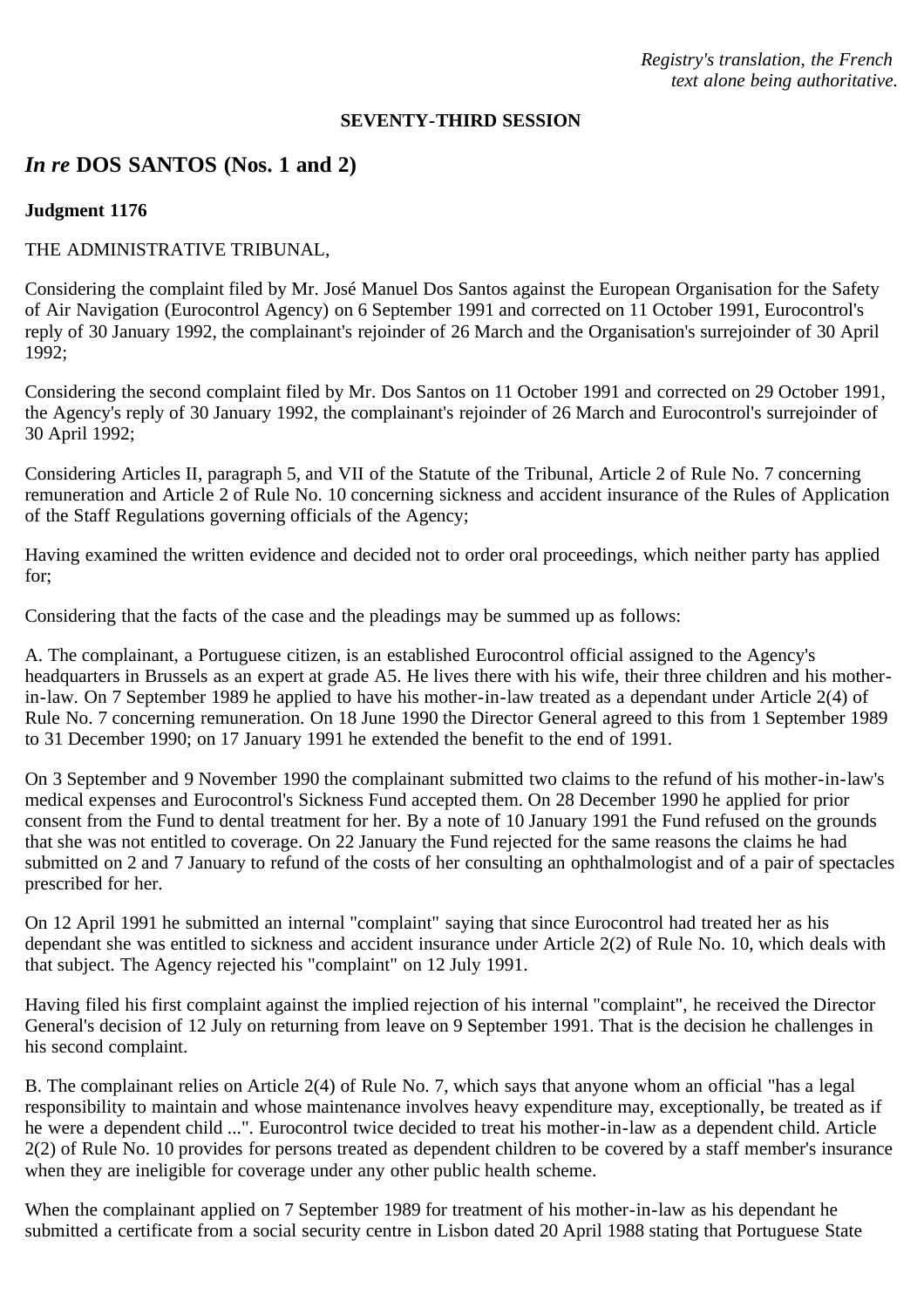insurance could not cover the costs of health care she received in Belgium. The Belgian public health scheme would not cover her either since she did not work in the country and was not a member of the family of a beneficiary of the scheme.

He asks the Tribunal to quash the decisions denying the refund of the costs of treating his mother-in-law and the decision of 12 July 1991. He seeks an award of compensatory interest at the rate of 8 per cent a year from the date of submission of his claims.

C. In its replies to the complaints Eurocontrol observes that the Sickness Fund was mistaken in refunding the costs of treating his mother-in-law. Since he failed to make it clear that the treatment had been for a dependant the Fund took it to have been for his wife, who has the same surname. The advice ofpayment, which bore the code letter for a spouse, showed that the Fund never realised that the beneficiary was his mother-in-law. The mistake came to light on 28 December 1990 when he applied for prior consent to dental treatment and entered her name and marital status and the year of her birth. By a minute of 10 January 1991 the Fund told him that she was not covered. The claims he submitted on 2 and 7 January 1991 did not say who the beneficiary was, and the Fund rejected them when it had established they were for her.

In his letter of 12 July 1991 the Director General informed him that for the Fund to cover his mother-in-law he had to give evidence, as Article 2(2) of Rule No. 10 required, that no other public scheme would do so; the national public health scheme - said the letter - insured residents in Belgium at small cost and there was no evidence to suggest that she could not get coverage under that scheme.

Eurocontrol submits that Article 2(2) of Rule No. 10 makes no reference to automatic affiliation to compulsory insurance but sets a further condition: a staff member must show that his dependant cannot obtain coverage under any other public health insurance scheme. Voluntary health coverage is available, also at a small cost, from mutual health funds in Belgium: the complainant has failed to show, as he must, that his mother-in-law may not get such coverage either.

D. In his rejoinders the complainant enlarges on his pleas and presses his claims.

According to a letter of 6 November 1991 from the general director of the Belgian National Institute for Sickness and Disability Insurance (INAMI) the royal decree of 28 June 1969 concerning persons not yet covered under a compulsory Belgian or foreign health insurance scheme does not apply to his mother-in-law.

He objects to the Agency's reading of Article 2(2) of Rule No. 10. He cites a service notice to Eurocontrol staff on the submission of claims to the Sickness Fund and rules on interpreting the regulations on health insurance for officials of the European Communities, which in his submission show that the hallmark of public schemes is compulsory coverage. So the term "public scheme" in Rule No. 10 must mean compulsory insurance covering an official's spouse in gainful employment.

He argues subsidiarily that even if someone the Agency treats as a dependent child did have coverage under the Belgian national scheme for uninsured persons the monthly premium would take up much of the net allowance the official is granted towards meeting the heavy cost of maintenance, and that is at odds with the whole purpose of Article 2(4) of Rule No. 7.

E. In its surrejoinders Eurocontrol seeks to refute the complainant's arguments in his rejoinders and produces a letter from the general director of INAMI dated 16 April 1992 expressing a view different to the one in the letter of 6 November 1991 which the complainant relies on. What INAMI now says is that insofar as someone Eurocontrol treats as a dependent child does not benefit from the Agency's health insurance he or she would not be excluded under the royal decree. The complainant's mother-in-law does therefore qualify for admission to the Belgian scheme.

Eurocontrol submits that in any event consistent precedent has it that unambiguous provisions do not call for interpretation.

The monthly contribution to a public scheme for someone with no income is 1,860 Belgian francs or just 15.6 per cent of the allowance payable for someone treated as a dependent child. So there is no merit in the complainant's charge of breach of the spirit of Article 2(4) of Rule No. 7.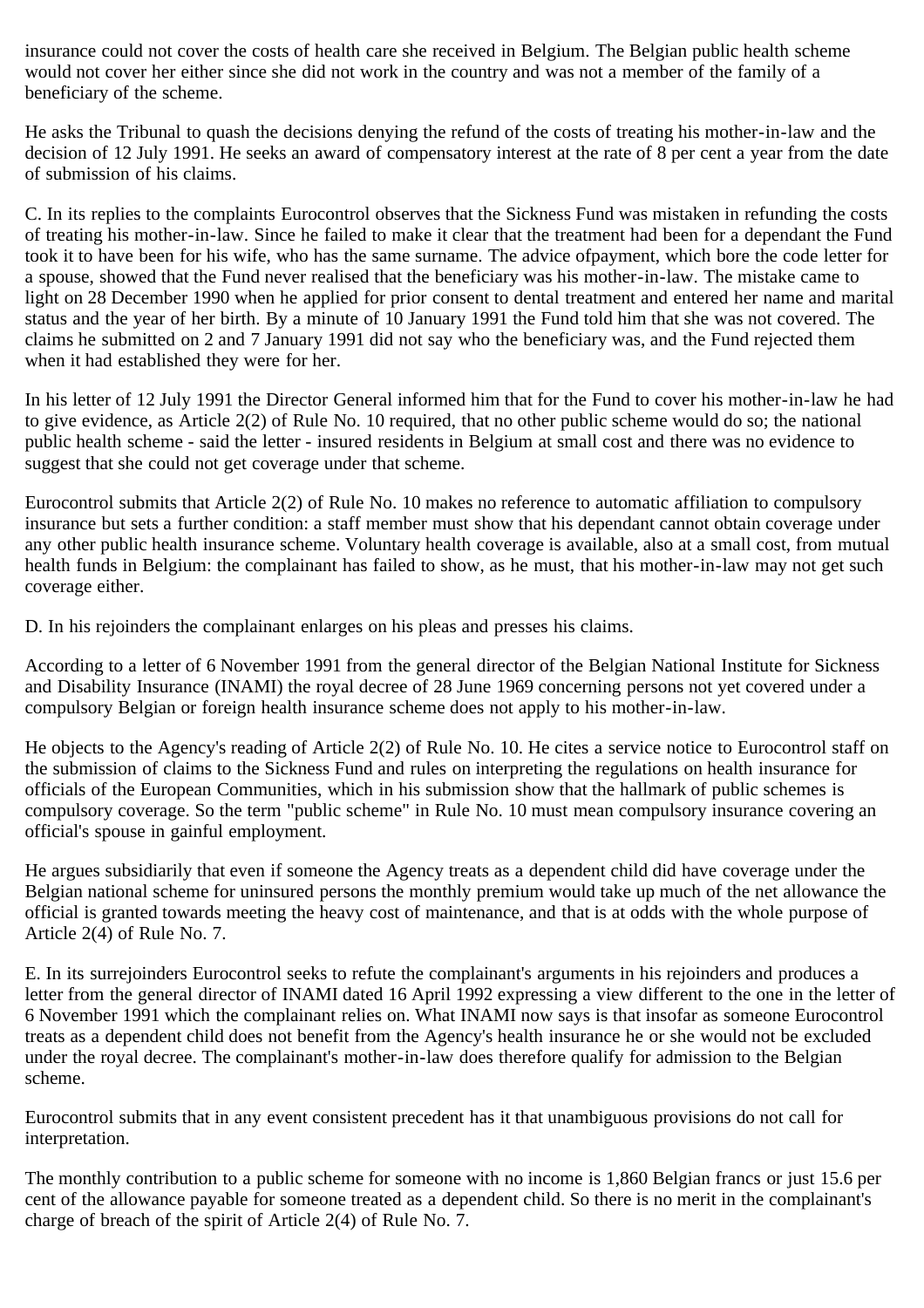## CONSIDERATIONS:

1. Eurocontrol employs the complainant, a Portuguese citizen, at its headquarters in Brussels. His household consists of his wife, three children and mother-in-law, Mrs. Francisca Do Carmo Correia Lilaia.

2. His mother-in-law having no means of support, the complainant secured the Organisation's consent to treating her in accordance with Article 2(4) of Rule No. 7 as a dependent child for the purpose of payment of the dependant's allowance. Article 2(4) reads:

"Any person whom the official has a legal responsibility to maintain and whose maintenance involves heavy expenditure may, exceptionally, be treated as if he were a dependent child, by special reasoned decision of the Director General, based on supporting documents."

3. On the strength of that provision Eurocontrol took two decisions treating the complainant's mother-in-law as his dependant, and they covered the last four months of 1989, 1990 and 1991. In the course of that period he submitted to the Sickness Fund of Eurocontrol several claims to the refund of medical expenses his mother-in-law had incurred, and the Fund accepted them. Later the Fund refused to reimburse the fee for an appointment she had had with an eye specialist and to grant an application for prior consent to refund the cost of dental care.

4. It was the latter claim that prompted the Director of of the Fund to inform the complainant by a minute of 10 January 1991 that it could not meet his mother-in-law's medical expenses on the grounds that "for want of a special decision she does not come under your own coverage".

5. On 12 April 1991 the complainant submitted an appeal to the appointing authority, but by a minute of 12 July 1991 the Administration confirmed the Fund's refusal and gave the reasons for it.

### Joinder

6. The complainant has brought two similar complaints challenging that decision. He filed the first on 6 September and the second on 11 October 1991. He explains that since the time limit for answering his internal appeal ran out on 12 June 1991 he inferred rejection and filed a complaint. He then left on holiday and not until he got back - by which time his first complaint had already been filed - did he receive the letter of rejection. So it was only by way of precaution that he filed the second complaint, within the time limit, against that express decision.

7. In the circumstances the two complaints are receivable and may be joined.

The parties' pleas

8. In the light of the parties' submissions in the administrative and adversarial proceedings their pleas may be summed up as follows.

9. The complainant argues that, being treated as a dependent child for the purpose of payment of the dependant's allowance, his mother-in-law is fully entitled to health insurance coverage under Article 2 of Rule No. 10, which says that persons covered by the insurance of a Fund member include "persons treated as dependent children". Since Article 2 excludes anyone who is covered by "any other public scheme of sickness insurance", the complainant points out that his mother-in-law has kept no connection with the health insurance scheme of her home country and does not qualify for coverage by any public scheme in her country of residence. He submits several attestations and other items of evidence to bear out his contention, including a letter of 6 November 1991 from the Belgian National Institute for Sickness and Disability Insurance (INAMI) saying that it could not admit her.

10. The Organisation has two pleas.

(a) Contrary to what the complainant contends, treating his mother-in-law as a dependent child under Article 2(4) of Rule No. 7 does not ipso facto entitle her to coverage by the Fund. Rule No. 10 sets a further condition by requiring proof that the dependant does not qualify for coverage by any other public scheme. Eurocontrol therefore requires a decision to give the dependant coverage under its own scheme, quite apart from the decision under Rule No. 7 to treat someone as a dependent child. Allowing a few claims by the complainant is not tantamount to grant of membership; he failed to identify properly the person who had received care, and the Fund mistakenly believed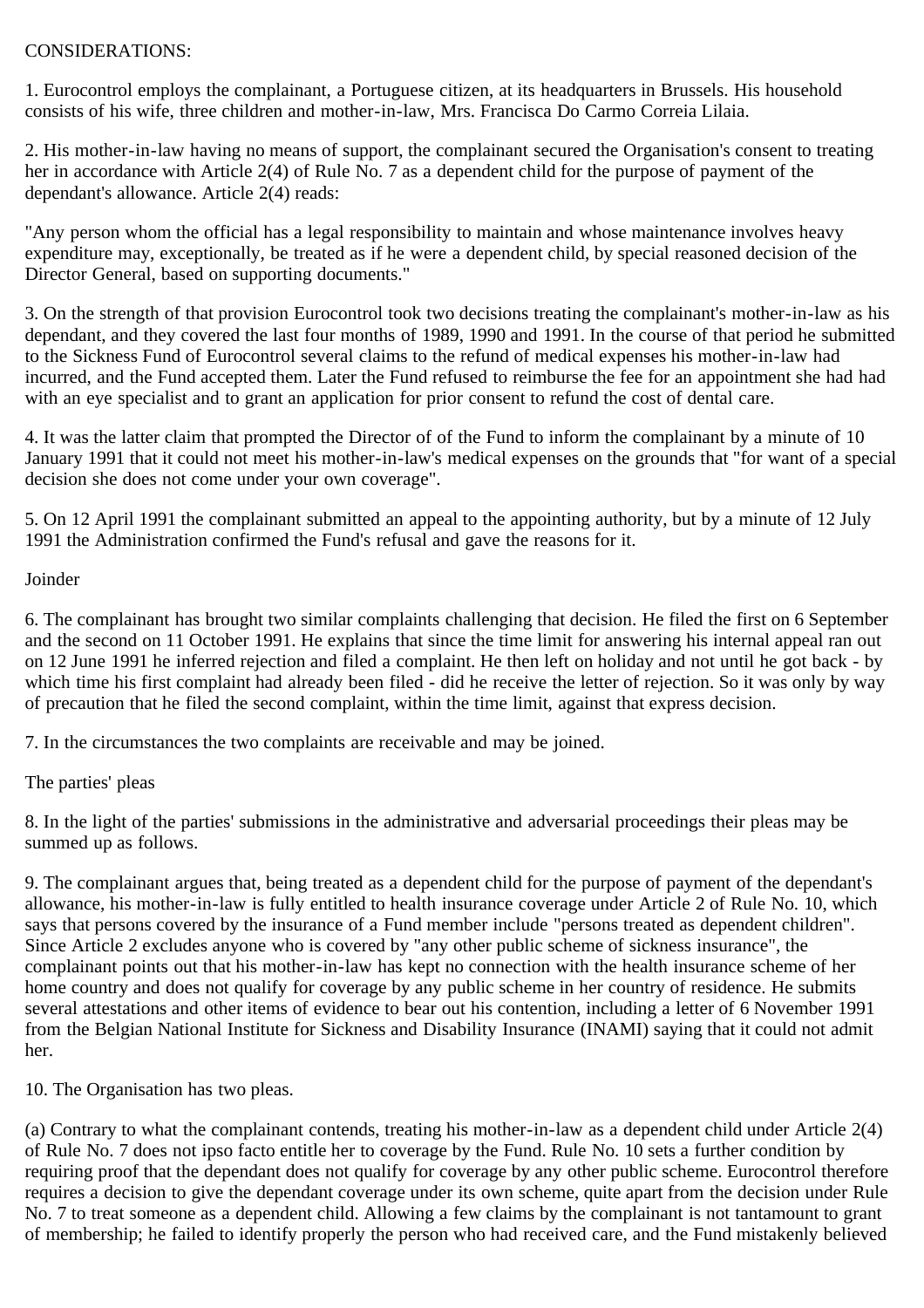that it was his wife.

(b) As to the condition in Rule No. 10, Eurocontrol submits that the term "any other public scheme" means not just compulsory insurance but also a voluntary scheme of the kind that anyone may subscribe to in Belgium "at fairly low cost". Moreover, the complainant is under a duty to show that the condition is met, and he has failed to discharge it.

The Tribunal's ruling

11. Article 2(2) of Rule No. 10 reads:

"The following persons shall be covered by a member's insurance: ... persons treated as dependent children of the member pursuant to Article 2(4) of Rule No. 7, provided that such persons cannot obtain cover under any other public scheme of sickness insurance."

12. It is clear from this text that treating a person as a dependent child of the staff member in accordance with Rule No. 7 confers health insurance coverage ipso facto on that person. That is the consequence of the explicit reference in Rule No. 10 to Rule No. 7: in determining whether or not to treat someone as a dependent child under Rule No. 7 Eurocontrol must consider the consequences its decision will have for insurance coverage.

13. That is the point at which Eurocontrol may seek the insured member's co-operation in determining whether the further condition in Article 2(2) of Rule No. 10 is met. But since what is required is disproof - viz. proof that there is no coverage under this or that scheme - Eurocontrol may not consistently lay the burden on the insured member. If it did so, there would be a danger of making the rule unworkable. A fortiori it may not, after duly determining on all the material evidence at its disposal that someone may be treated as a dependent child, raise the question of possible coverage by another public scheme whenever the insured member happens to claim refund or to seek prior authorisation of expenditure.

14. With its surrejoinder the defendant has filed the text of a letter INAMI wrote it on 16 April 1992 which says, contrary to what it said in its letter of 6 November 1991, that it would be possible for the complainant's mother-inlaw herself to obtain "health-care" insurance. The Institute points out, however, that she could not get it with retroactive effect and that there would therefore be no question of her recovering costs already incurred. Its letter speaks of prior telephone calls between Eurocontrol staff and its own but not of their content.

15. Although INAMI's letter of 16 April 1992 is a new material fact, the Tribunal will discount it because Eurocontrol has supplied it too late for the complainant to be able to comment. Moreover, it followed telephone conversations that the complainant had no part in. In any event, because of the reservation the Institute states, the fact that the complainant's mother-in-law may, as it now appears, obtain coverage cannot affect the position in the past: Eurocontrol was under a duty to sort out, with help from him, his mother-in-law's social security status before agreeing to treat her as a dependent child.

16. At the present stage in the proceedings, therefore, the Tribunal declares the complainant to be entitled to refund of the expenses at issue and, for the rest, sends the case back to Eurocontrol so that it may sort out the status of his mother-in-law by granting her coverage up to the date at which her eligibility for coverage by a public insurance scheme has been determined in accordance with Article 2(2) of Rule No. 10.

17. Since the complainant has succeeded at this stage he is entitled to interest on the sums due, at the rate of 8 per cent a year from 10 January 1991, and to 50,000 Belgian francs in costs.

### DECISION:

For the above reasons,

1. The impugned decisions refusing the complainant health insurance coverage for his mother-in-law are set aside.

2. The case is sent back to Eurocontrol so that it may determine, in co-operation with the complainant, whether his mother-in-law may obtain coverage under a public scheme within the meaning of Article 2(2) of Rule No. 10 concerning sickness and accident insurance.